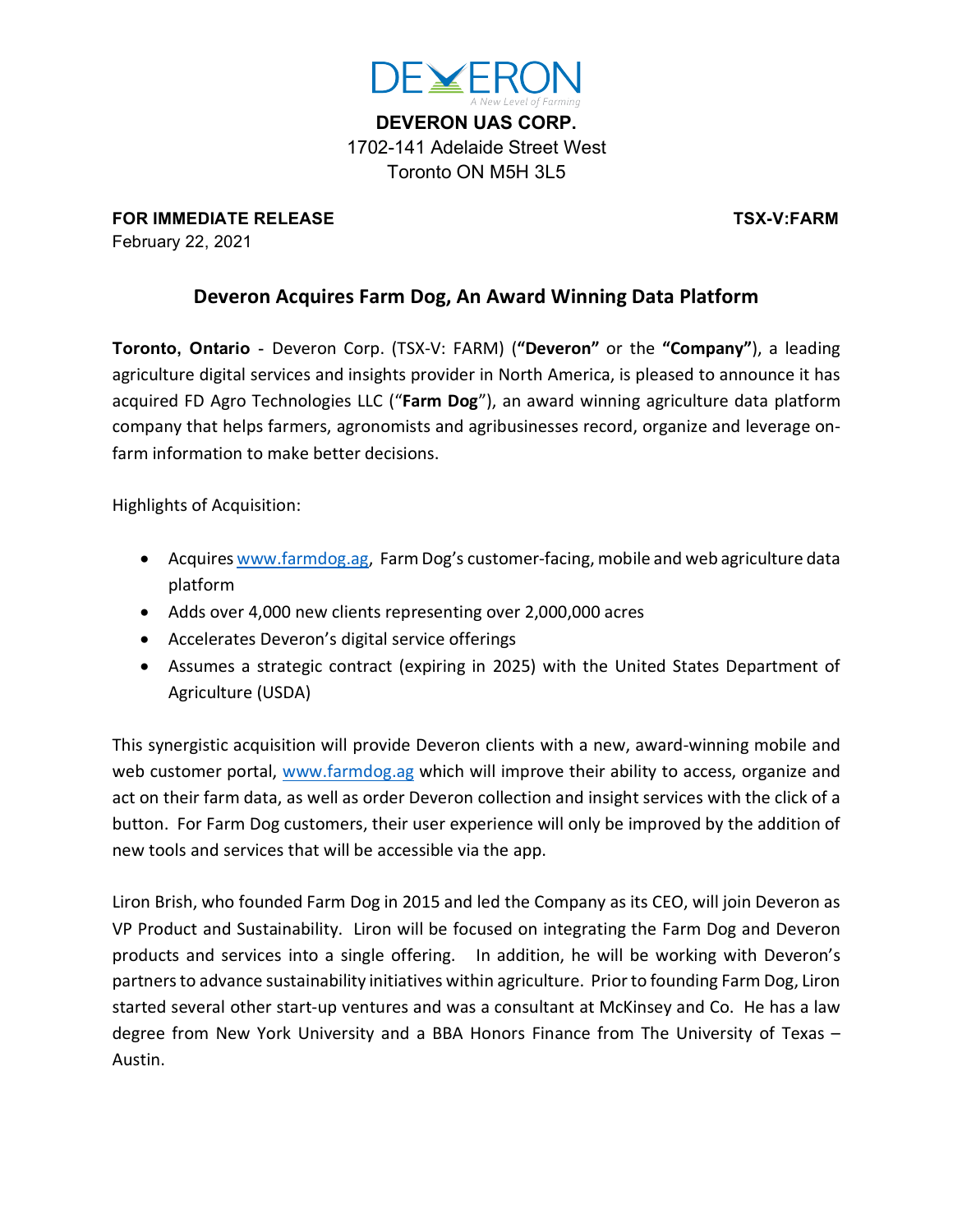

"We are thrilled to welcome Farm Dog to the Deveron team. Farmdog will become the company's customer facing portal, and we believe the portal and the userbase will accelerate our revenue growth. This acquisition allows Deveron to provide its customer base a digital platform, while expediting development time, minimizing customer acquisition costs, and ramping our technologies to scale quickly and efficiently. The addition of Liron to our management team also adds talent and credibility to our company," said David MacMillan, President and CEO of Deveron.

Under the terms of the transaction, if all milestones are met, Deveron has agreed to purchase all the assets of Farm Dog for a maximum consideration of US\$1,000,000. Upon signing, the company will pay US\$250,000, to be satisfied through the payment of US\$100,000 in cash and the issuance of US\$150,000 of common shares of Deveron. Upon execution of the agreement, 25% of the shares will be issued. The additional 75% of the shares are to be issued on the next two anniversaries of the closing of the transaction. All shares will be priced at \$0.64 per common share.

Based on the achievement of certain milestones, the remaining US\$750,000 would be payable as follows:

- US\$250,000 of common shares in the event that Farm Dog adds 2,000,000 unique acres within 3 years of the transaction date
- US\$250,000 worth of common shares and US\$250,000 in cash in the event that Farm Dog generates an additional \$5,000,000 in revenue by the end of 2022

In connection with the appointment of Mr. Brish, Deveron will be granting him 325,000 options to purchase common shares upon closing of the transaction. The options will vest over a period of two years and will be priced at \$0.64 per share.

The completion of the transaction remains subject to the approval of all regulatory and other approvals, including the approval of the TSXV.